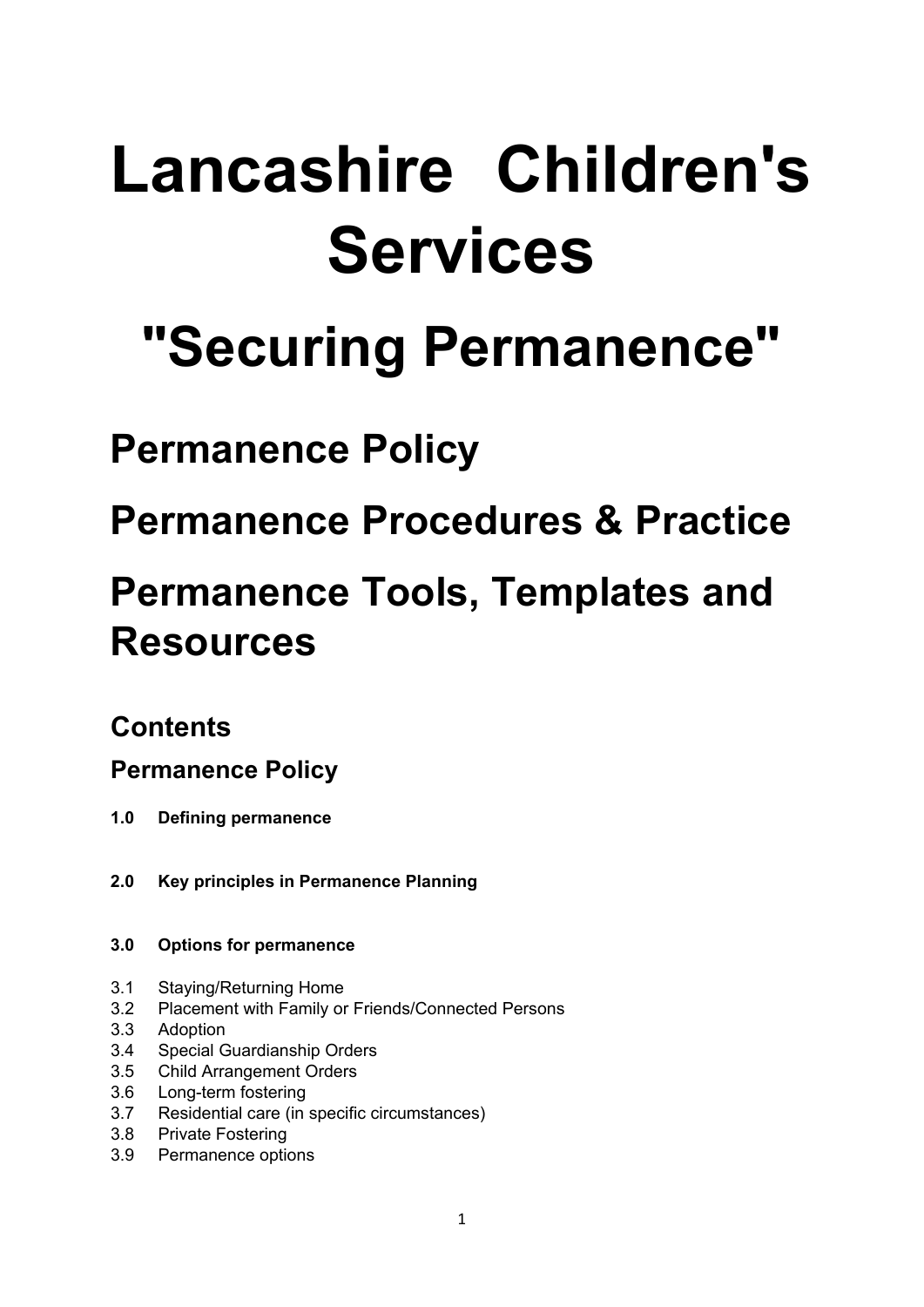### **Permanence Procedures and Practice**

#### **4.0 Permanence planning – key stages**

- 4.1 Becoming Looked After
- 4.2 Senior Manager Panels
- 4.3 Legal Planning Panel
- 4.4 Pre-Proceedings meetings<br>4.5 Placement Planning meetir
- Placement Planning meeting
- 4.6 Child Looked After Review
- 4.7 Multi Agency Care Planning Meeting (Children Looked After CLA)
- 4.8 Final Evidence Case Management Meeting
- 4.9 Permanence Panel

#### **5.0 Promoting permanence and stability**

- 5.1 Stability and disruption meetings
- 5.2 Staying Put
- 5.3 Life story work
- 5.4 Family time

#### **6.0 Permanence practice tools, templates and resources**

**Templates Resources** 

## **Permanence Policy**

#### **1. Defining permanence**

- 1.1.1 Our vision in Lancashire is for all children and young people to be safe, healthy, and achieve their full potential. A key component to achieving our vision is to ensure that our children and young people achieve permanence. Permanence is the long-term plan for the child's upbringing and provides an underpinning framework for all social work with children and their families. It is defined as a framework of emotional, physical and legal conditions that gives a child a sense of security, continuity, commitment and identity.
- 1.2 Permanence for children and young people has three aspects:
	- a) Legal permanence (ensuring whoever is caring for the child has Parental Responsibility or that there is somebody in a position to effectively exercise Parental Responsibility).
	- b) Physical or environmental permanence (involves a stable home environment within a familiar neighbourhood and community which meets the child's identity needs).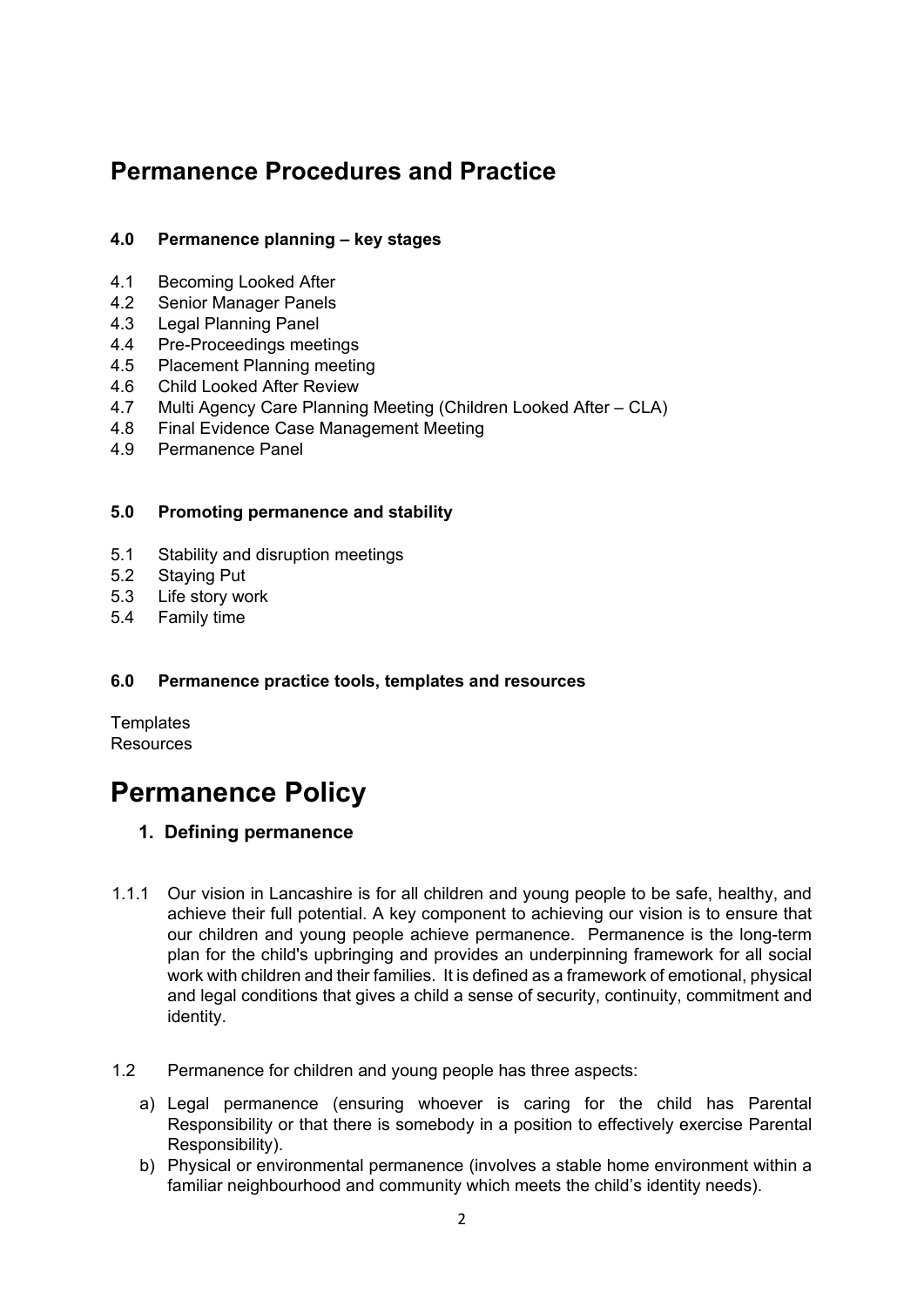c) Psychological permanence (when the child feels attached to an adult/adults who provides a stable, loving and secure relationship.).

#### **2. Key principles in Permanence Planning**

- 2.1 Wherever possible, children and young people should remain at home if safe to do so.
- 2.2 Permanence depends on securing the right home for the right child at the right time and supporting the child to achieve a sense of belonging.
- 2.3 Where possible, care should be provided locally unless it is clearly identified as not in the child's best interests.
- 2.4 Homes for children Looked After should initially be for a short period of time to support and secure a safe and supported return home. If a return to parent's care is not possible however, permanence with extended family members or within the network of family and friends should then be considered. For some children, neither of these options are possible, or in their best interests, and a home outside the family should then be considered as an option for permanence.
- 2.5 Residential group living, in a children's home or supported lodgings placement types, should be provided when a need for this is identified within the Care Plan and when substitute family care or other forms of permanent care are not appropriate.
- 2.6 Spending time with family, friends, Connected Persons, and extended family (family time) must be facilitated and built on (unless clearly identified as inappropriate).
- 2.7 When undertaking permanence planning, everyone has a duty to promote the child's links with his or her racial, cultural and religious heritage by promoting homes that allow the child to be brought up within the same heritage, cultural and religious environment as his or her birth family. Where this is not possible, it is important to ensure a home is identified which can promote links for the child with his or her heritage, culture and religion.
- 2.8 The professionals involved need to support children and young people to understand their origins and their life journey to date, with life story work, life story books, and later life letters.
- 2.9 Professionals involved, including the child's foster carer, will work in partnership with parents/families to meet the above objectives. The wishes and feelings of the child will always be considered and where this does not correspond to the assessed needs of the child, the child will always have a voice through an advocate and/or the Independent Reviewing Officer.

#### **3. Options for permanence**

Permanence can be achieved in the following ways:

a. Staying with or returning to birth parent(s);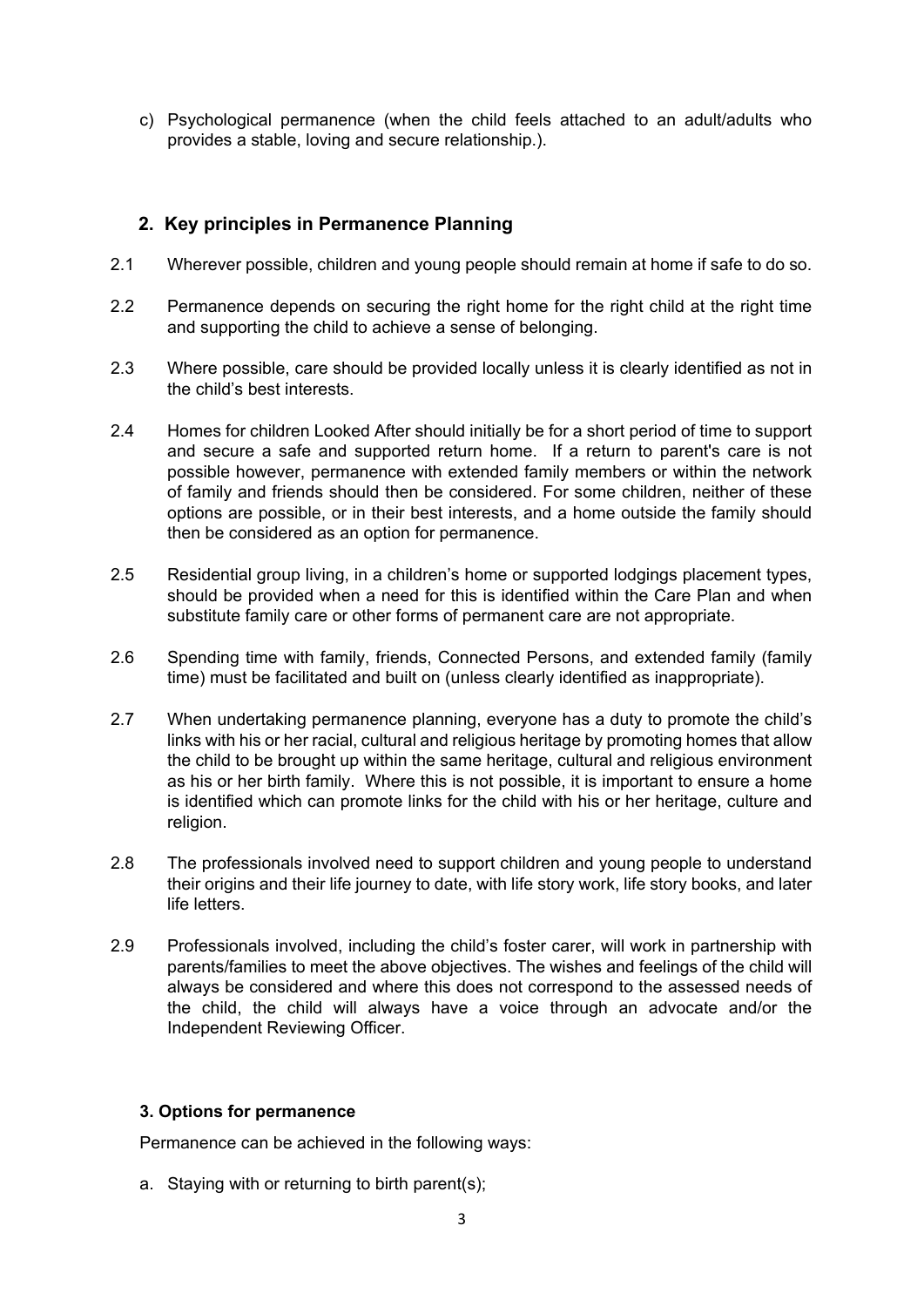- b. Placements with Relatives, Friends or other Connected Persons via Child Arrangement Order or a Special Guardianship Order;
- c. Adoption;
- d. Long term Fostering;
- e. Long Term Residential Care (in exceptional circumstances, in line with the child's assessed needs and care plan and with Head of Service approval via Lasting Home panel)
- f. Private Fostering

#### 3.1 **Staying/Returning Home**

- 3.1.1 The first stage within permanence planning is work with children and families in need, to support them staying together. Staying at home offers the best chance of stability. Research shows that family preservation has a higher success rate than reunification. This of course must be balanced against the risk of harm to the child.
- 3.1.2 There are support services available to children and their families in Lancashire to support a permanence plan of staying/returning home.

These include;

- Family Group Conference [\(https://www.proceduresonline.com/lancashirecsc/local\\_resources.html](https://www.proceduresonline.com/lancashirecsc/local_resources.html)
- Adolescent Support Unit Outreach Services.

#### 3.2 **Placement with Family or Friends/Connected Persons**

3.2.1 If a child cannot safely remain at home, every effort must be made to secure a lasting home with a family member or friend/Connected Person. It is very important to establish at an early stage which relatives or friends might be available to care for the child, to avoid the kind of delays that can happen during court proceedings where this work has not been done. The use of Family Group Conference must be considered, and the Placement with Connected Persons Protocol applied [https://www.proceduresonline.com/lancashirecsc/p\\_place\\_conn\\_pers.html](https://www.proceduresonline.com/lancashirecsc/p_place_conn_pers.html)

#### **3.3 Adoption**

- 3.3.1 Adoption transfers Parental Responsibility for the child from the birth parents and others who had Parental Responsibility, including the local authority, permanently and solely to the adopter(s).
- 3.3.2 The child is deemed to be the child of the adopter(s) as if he or she had been born to them. The child's birth certificate is changed to an adoption certificate showing the adopter(s) to be the child's legal parent(s). A child who is not already a citizen of the UK acquires British citizenship if adopted in the UK by a citizen of the UK.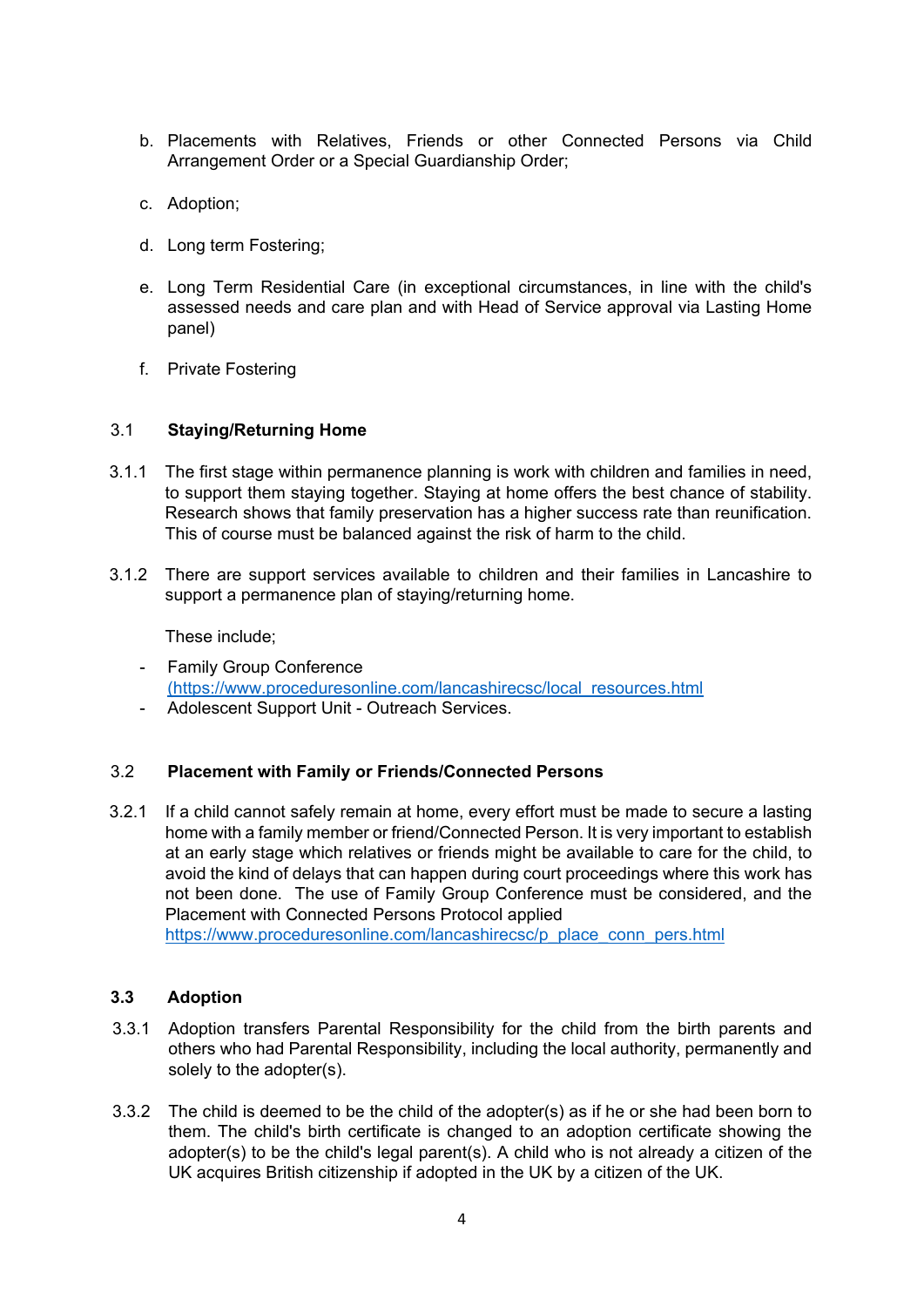- 3.3.3 Research strongly supports adoption as a major consideration in ensuring the stability of children, especially for those under four years of age who cannot be reunified with their birth or extended family.
- 3.3.4 Consideration should be given to concurrent foster placements or Foster to Adopt foster placement in these children. Attendance at locality early permanence clinic with the Case Progression Manager will consider these as early permanence options
- 3.3.5 See Chapter 7 of the Children' Services Procedures Manual, Tri X; https://www.proceduresonline.com/lancashirecsc/contents.html#fostering\_adopt Placement for Adoption Procedu[re](https://www.proceduresonline.com/lancashirecsc/p_place_adop.html) provides detailed procedures https://www.proceduresonline.com/lancashirecsc/p\_place\_adop.html The [Relinquished Children Procedure](https://www.proceduresonline.com/lancashirecsc/p_relinquished_children.html)

[https://www.proceduresonline.com/lancashirecsc/p\\_relinquished\\_children.html](https://www.proceduresonline.com/lancashirecsc/p_relinquished_children.html)

Other relevant procedures to consider include;

- Adoption Support Procedure [https://www.proceduresonline.com/lancashirecsc/p\\_adop\\_support.html](https://www.proceduresonline.com/lancashirecsc/p_adop_support.html)
- Fostering for Adoption, Concurrent Planning and Temporary Approval as Foster Carers https://www.proceduresonline.com/lancashirecsc/p\_foster\_for\_adopt.html

#### **3.4 Special Guardianship Orders**

- 3.4.1 Special Guardianship addresses the needs of a significant group of children, who need a sense of stability and security within a home away from their parents but not the absolute legal break with their birth family that is associated with adoption. It can also provide an alternative for achieving permanence in families where adoption is not an option.
- 3.4.2 Special Guardianship Orders offer greater stability and security than Child Arrangement Orders in that, whilst they are revocable, there are restrictions on those who may apply to discharge the Order, and the leave of the Court, will only be granted where circumstances have changed since the Special Guardianship Order was made.
- 3.4.3 Special Guardians will have Parental Responsibility for the child and, although this will be shared with the child's parents, the Special Guardian will have the legal right to make all day-to-day arrangements/decisions for the child. The parents will still have to be consulted and their consent required to the child's change of name, adoption, living abroad for more than three months, and any other fundamental welfare issues.
- 3.4.4 A Special Guardianship Order made in relation to a child who is the subject of a Care Order will automatically discharge the Care Order and the local authority will no longer have Parental Responsibility. Any child who has been in the care of the Local Authority immediately before the making of a Special Guardianship Order becomes a qualifying care leaver upon their 16th birthday and can request an assessment of their leaving care needs at any point between their 16th and 25th birthday.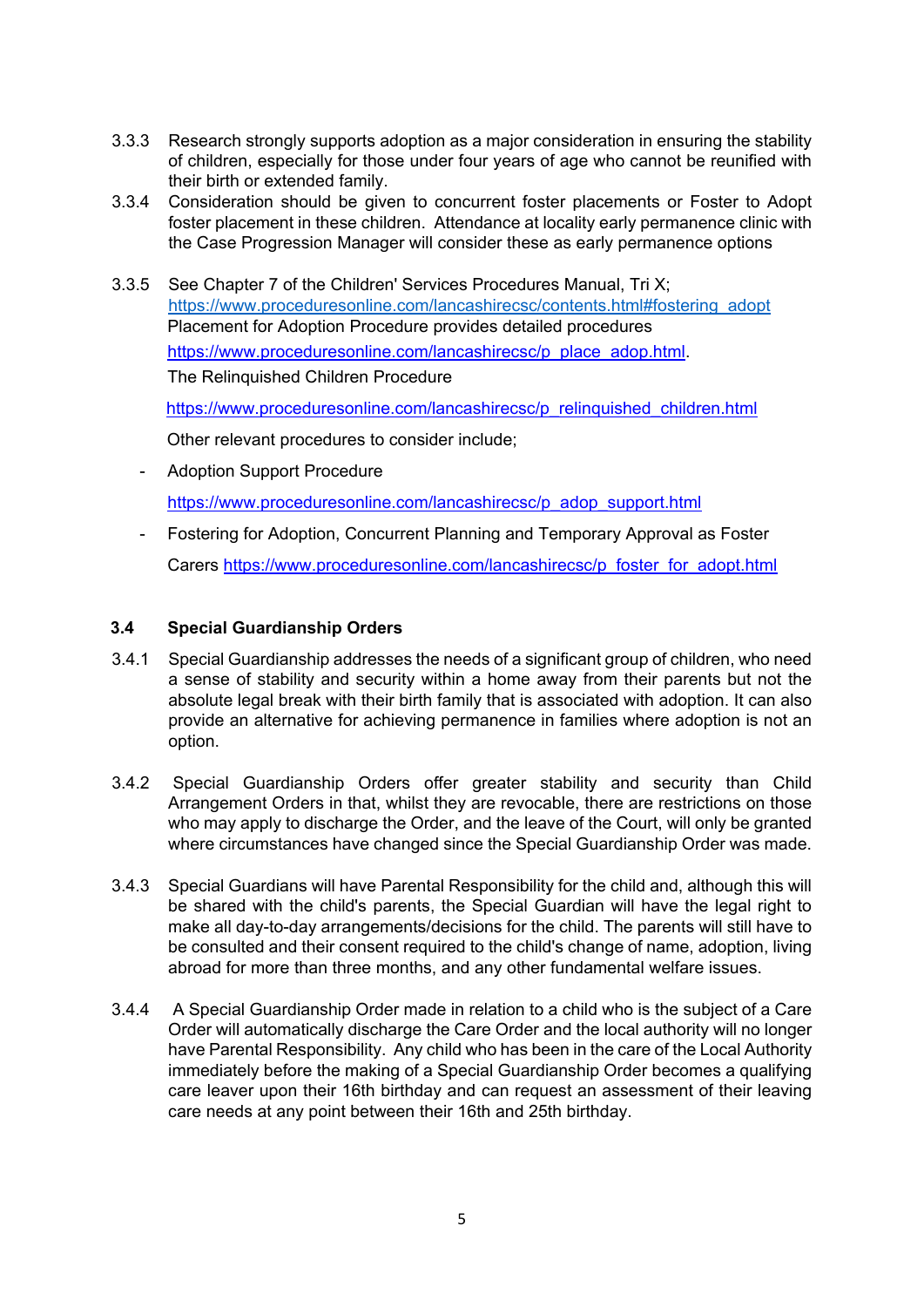- 3.4.5 Special Guardians may be supported financially or otherwise by the local authority and, as with adoptive parents, will have the right to request an assessment for support services at any time after the Order is made.
- 3.4.6 Further detailed information can be found in the Applications for Special Guardianship Orders Procedure. [https://www.proceduresonline.com/lancashirecsc/p\\_app\\_spec\\_guard.html](https://www.proceduresonline.com/lancashirecsc/p_app_spec_guard.html)

#### **3.5 Child Arrangements Orders**

- 3.5.1 Child Arrangements Orders were introduced in April 2014 by the Children and Families Act 2014 (which amended section 8 Children Act 1989). They replace Contact Orders and Residence Orders and regulate arrangements relating to whom a child is to live, spend time or otherwise have family time; and when a child is to live, spend time or otherwise have contact with any person
- 3.5.2 The 'residence' aspects of a Child Arrangements Order (i.e. with whom a child is to live/when a child is to live with any person) can last until the child reaches 18 years unless discharged earlier by the Court or by the making of a Care Order.
- 3.5.3 The 'contact' aspects of a Child Arrangements Order (with whom and when a child is to spend time with or otherwise have contact with) cease to have effect when the child reaches 16 years, unless the court is satisfied that the circumstances of the case are exceptional.
- 3.5.4 Child Arrangements Orders are private law orders, and cannot be made in favour of a Local Authority.
- 3.5.5 Interim Child Arrangements Orders can be made.
- 3.5.6 Whilst support may continue for as long as the Child Arrangements Order remains in force, the aim is to make arrangements which are self-sustaining long term.

#### **3.6 Long-term Fostering**

- 3.6.1 For those children who remain Looked After an important means of achieving permanence can be long-term foster care. Where the permanence plan for the child is long-term foster care this may be where the current short-term foster placement is assessed to meet the long term needs of the child for permanence or where a new home is identified for a child as a result of an assessment and matching process.
- 3.6.2 This option has proved to be particularly useful for older children who retain strong links to their birth families and do not want or need the formality of adoption and where the carers wish for the continued involvement of the local authority.
- 3.6.3 The procedure fo[r Placements in Foster Care p](https://www.proceduresonline.com/lancashirecsc/p_place_fost_care.html)rovides detail regarding the appropriate making of long-term foster placements.

https://www.proceduresonline.com/lancashirecsc/p\_place\_fost\_care.html

#### **3.7 Residential care (in specific circumstances)**

3.7.1 Although residential care is not the preferred permanence option for children and young people (excluding children with disabilities), this may be the right decision based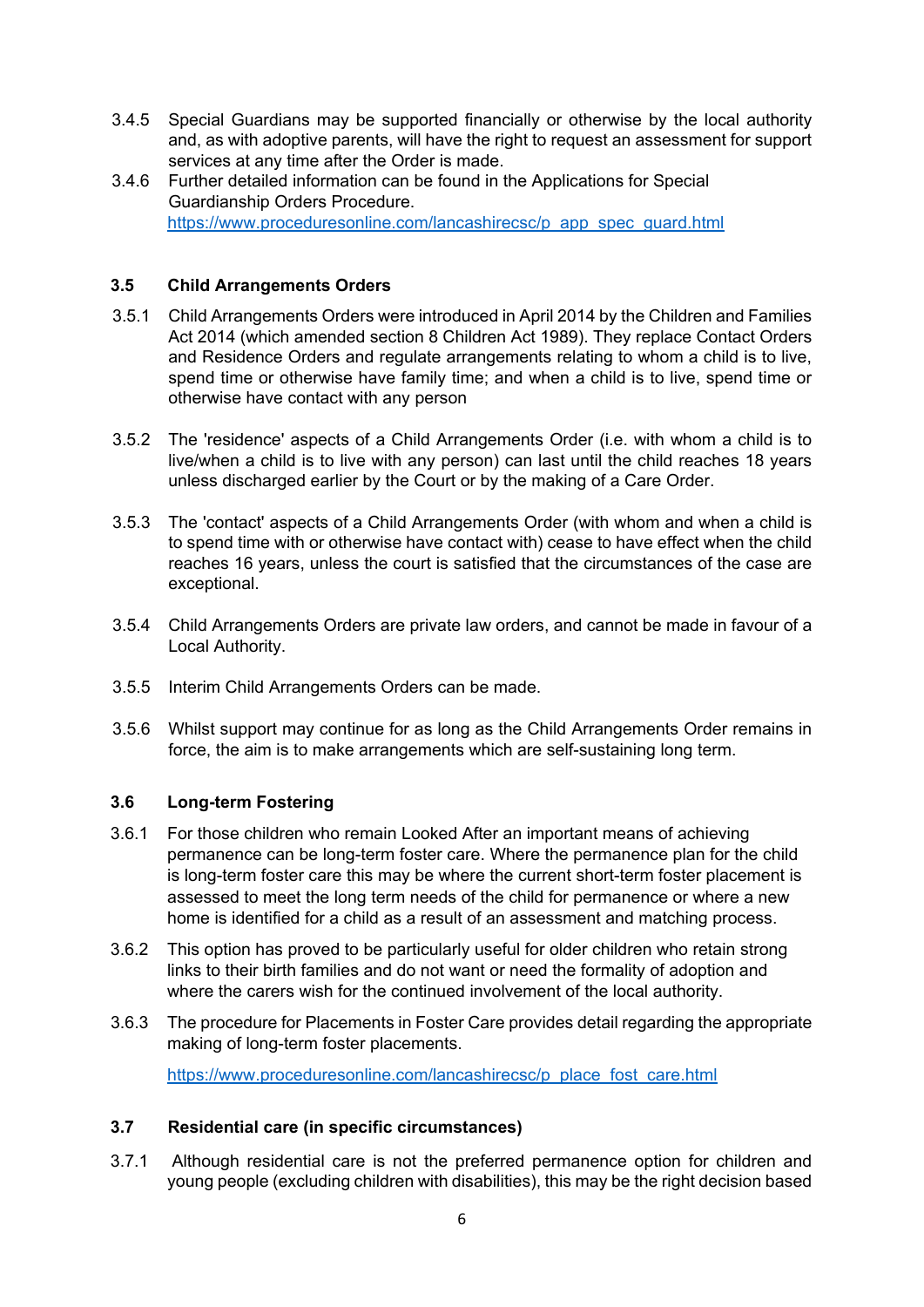on the needs of the child or young person and a clear assessment to evidence this. A permanence plan of residential care must be presented to Lasting Home Panel for agreement by Head of Service. Prior to this, agreement must have been obtained from the Registered Manager of the child's home.

#### **3.8 Private Fostering**

3.8.1 Private Fostering can be a useful option in some circumstances for a time limited period, however the age of the child/ren must be considered carefully and any other supportive private law options explored if this is to be a long-term option of permanence.

Further information can be found at chapter 5.4.2 in <https://www.proceduresonline.com/lancashirecsc/contents.html>

#### **3.9 Permanence options summary**

All permanence options have advantages and disadvantages and should be fully explored and considered in line with each individual child's needs

| <b>Permanence</b><br>option      | <b>Advantages</b>                                                                                                                                                                                     | <b>Disadvantages</b>                                                                                                                                                                    |
|----------------------------------|-------------------------------------------------------------------------------------------------------------------------------------------------------------------------------------------------------|-----------------------------------------------------------------------------------------------------------------------------------------------------------------------------------------|
| Special<br>Guardianship<br>Order | enhanced<br>The<br>have<br>carers<br>Parental Responsibility and clear<br>authority to make decisions on<br>day-to-day issues regarding the<br>child's care.                                          | The Order only lasts until the child is<br>18 and does not necessarily bring<br>with it the same sense of belonging<br>to the Special Guardian's family as<br>an Adoption Order does    |
|                                  | There is added legal security to<br>the Order, in that, leave is<br>required for parents to apply to<br>discharge the Order and will only<br>be granted if a change of<br>circumstances or some other | As the child is not a legal member of<br>the family, if difficulties arise, there<br>may be less willingness to<br>persevere and seek resolution.<br>Although there are restrictions on |
|                                  | exceptional reason<br>be<br>can<br>established since the original<br>Order was made.<br>The child maintains legal links to<br>the birth family.                                                       | applications to discharge the Order,<br>such an application is possible and<br>may be perceived as a threat to the<br>child's stability.                                                |

| The child will no longer be    |  |
|--------------------------------|--|
| Looked After and there need be |  |
| no social worker involvement   |  |
| unless this is identified as   |  |
| necessary, in which case an    |  |
| assessment of the need for     |  |
| support must be made by the    |  |
| relevant local authority.      |  |
|                                |  |
|                                |  |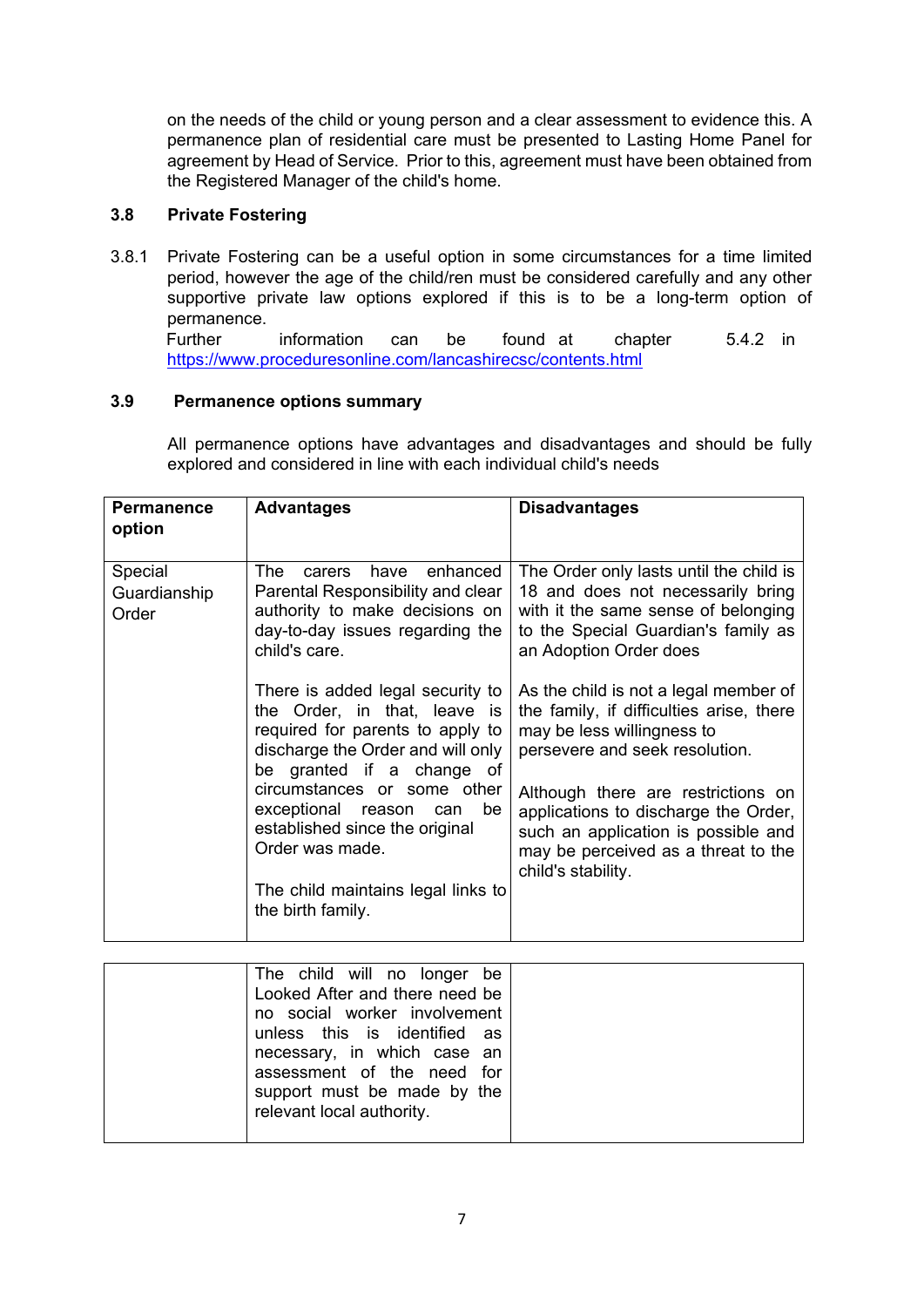| Adoption                       | Parental Responsibility is held It<br>exclusively by the adopters.<br>The child is no longer Looked<br>After.<br>No future legal challenge<br>to<br>overturn the Adoption Order is<br>possible.<br>The child is a permanent family<br>member into adulthood.                                                                                                                       | involves<br>complete<br>a<br>and<br>permanent legal separation from the<br>family of origin.<br>It may mean that there can be no<br>ongoing direct family time between<br>the child and his/her birth parents.<br>There is no review process.                                                                                                                                                                                                                                                                                                                                                                                                                                                                                                                                                                                                                                                                                                                                    |
|--------------------------------|------------------------------------------------------------------------------------------------------------------------------------------------------------------------------------------------------------------------------------------------------------------------------------------------------------------------------------------------------------------------------------|----------------------------------------------------------------------------------------------------------------------------------------------------------------------------------------------------------------------------------------------------------------------------------------------------------------------------------------------------------------------------------------------------------------------------------------------------------------------------------------------------------------------------------------------------------------------------------------------------------------------------------------------------------------------------------------------------------------------------------------------------------------------------------------------------------------------------------------------------------------------------------------------------------------------------------------------------------------------------------|
| Child<br>Arrangements<br>Order | It gives Parental Responsibility to<br>the carer whilst maintaining the<br>parents' Parental<br>Responsibility.<br>The child will no longer<br>be<br>Looked After and there need be<br>no social work involvement,<br>therefore, unless this is<br>identified as necessary<br>There is no review process.<br>The child will not be Looked After<br>and so less stigma is attached. | It is less secure than Adoption or<br>Special Guardianship in that an<br>application can be made to vary the<br>Order without first obtaining the<br>leave of the Court. However, the<br>Court making the Order can, in<br>certain circumstances, be asked to<br>attach a condition refusing a parent's<br>right to seek variation without leave<br>of the court.<br>There is no formal continuing support<br>to the family after the Order is made<br>although in some instances, a Child<br>Arrangements Order Allowance may<br>be payable or other support provided<br>by the local authority.<br>There is no professional reviewing of<br>the arrangements after the Order<br>unless a new application to court is<br>made, for example by the parents for<br>variation.<br><b>New</b><br>contact<br><b>or</b><br>applications to court may<br>be<br>expensive to defend and the carers<br>would have to bear the cost if not<br>entitled to assistance with legal<br>costs. |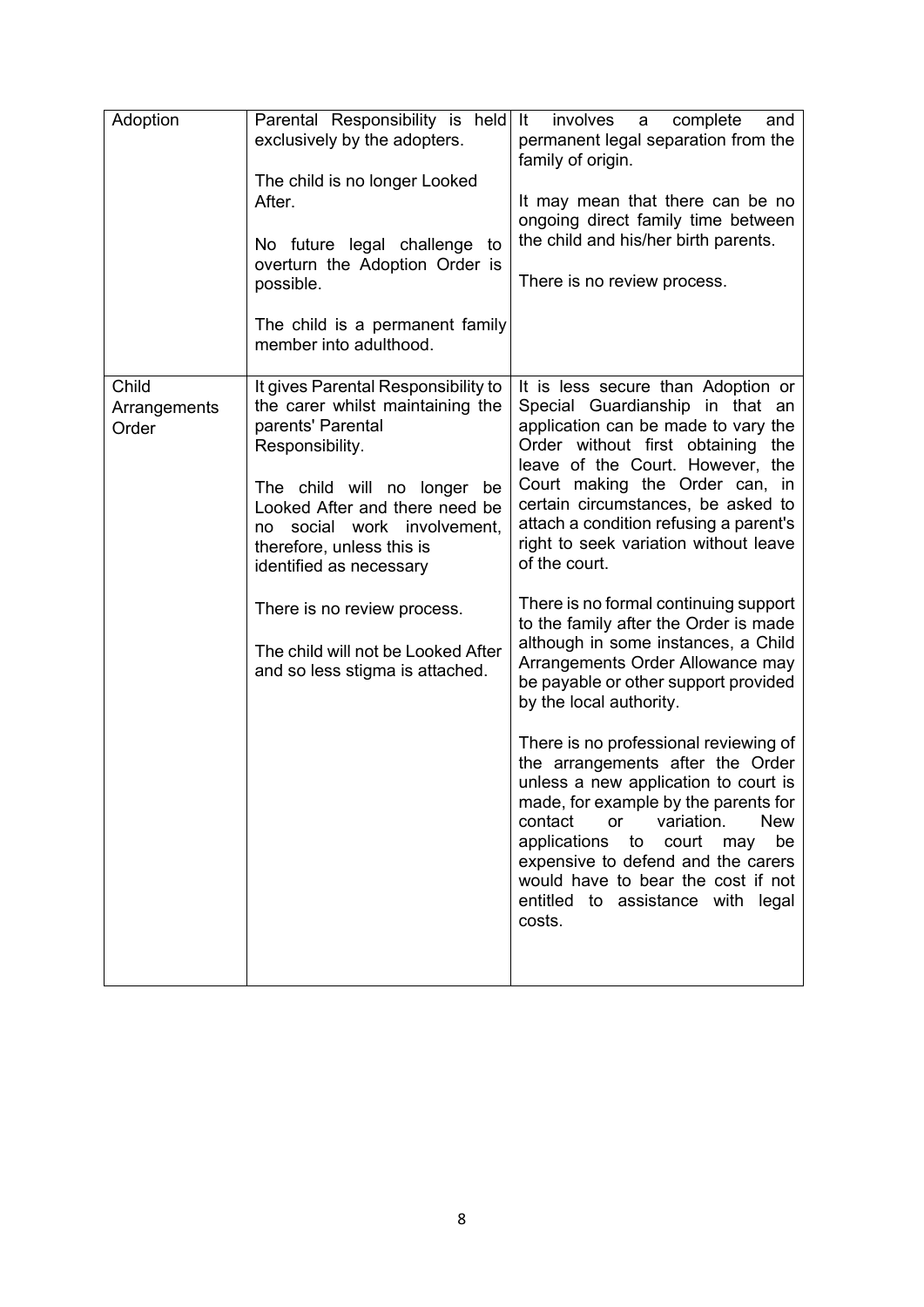| Long term<br>fostering                                    | The local authority retains a role<br>in negotiating between the foster<br>carers and the birth family over<br>issues such as family time. In<br>circumstances where family time<br>cannot be agreed the local<br>authority<br>can<br>impose<br>arrangements that it deems to be<br>reasonable.<br>There is continuing social work<br>support to the child and foster<br>family in a home that is regularly<br>reviewed to ensure that the<br>child's needs are met.<br>The child maintains legal links to<br>their birth family who can still play<br>a part in the decision making for<br>the child.<br>Through "Staying Put" the child<br>may have his or her home with<br>the foster carers beyond the age | The foster carers do<br>not hold<br>Parental Responsibility and this may<br>complicate<br>decision<br>inhibit<br>or<br>making.<br>Continuing social work involvement<br>can be an intrusion into the child<br>experiencing 'family life'.<br>Regular Looked After Reviews must<br>take place which can, sometimes, be<br>regarded as an intrusion in a long<br>standing and stable home.<br>Stigma attached to the child due to<br>being Looked After.<br>The child is not a legal member of the<br>family. If difficulties arise there may<br>be less willingness to<br>persevere and seek resolution.<br>Post care and/or post 18 the carers<br>have no legal responsibility towards |
|-----------------------------------------------------------|----------------------------------------------------------------------------------------------------------------------------------------------------------------------------------------------------------------------------------------------------------------------------------------------------------------------------------------------------------------------------------------------------------------------------------------------------------------------------------------------------------------------------------------------------------------------------------------------------------------------------------------------------------------------------------------------------------------|----------------------------------------------------------------------------------------------------------------------------------------------------------------------------------------------------------------------------------------------------------------------------------------------------------------------------------------------------------------------------------------------------------------------------------------------------------------------------------------------------------------------------------------------------------------------------------------------------------------------------------------------------------------------------------------|
|                                                           | of 18 years.                                                                                                                                                                                                                                                                                                                                                                                                                                                                                                                                                                                                                                                                                                   | the young person.                                                                                                                                                                                                                                                                                                                                                                                                                                                                                                                                                                                                                                                                      |
| <b>Residential Care</b><br>(in specific<br>circumstances) | Some children and young people<br>cannot regulate their emotions<br>and behaviours in a family care<br>environment.<br>Residential settings allow the<br>child or young person freedom to<br>explore interpersonal<br>relationships safely and without<br>pressure.<br>Children in residential care have<br>access to trained and skilled<br>professionals to provide support<br>for their ongoing care and<br>emotional support needs without<br>the pressure of a family care<br>situation. The<br>likelihood<br>of<br>breakdown is minimised due to<br>this specialised care available.<br>Some children and young people<br>respond well to group living and<br>the structure this can provide.            | Stigma attached to the child/young<br>person due to being in a residential<br>care.<br>Chance of Institutionalised mindset.<br>Can set unrealistic expectations of<br>independent living.<br>No option for Staying Put thus<br>potential loss of relationships into<br>adulthood.                                                                                                                                                                                                                                                                                                                                                                                                      |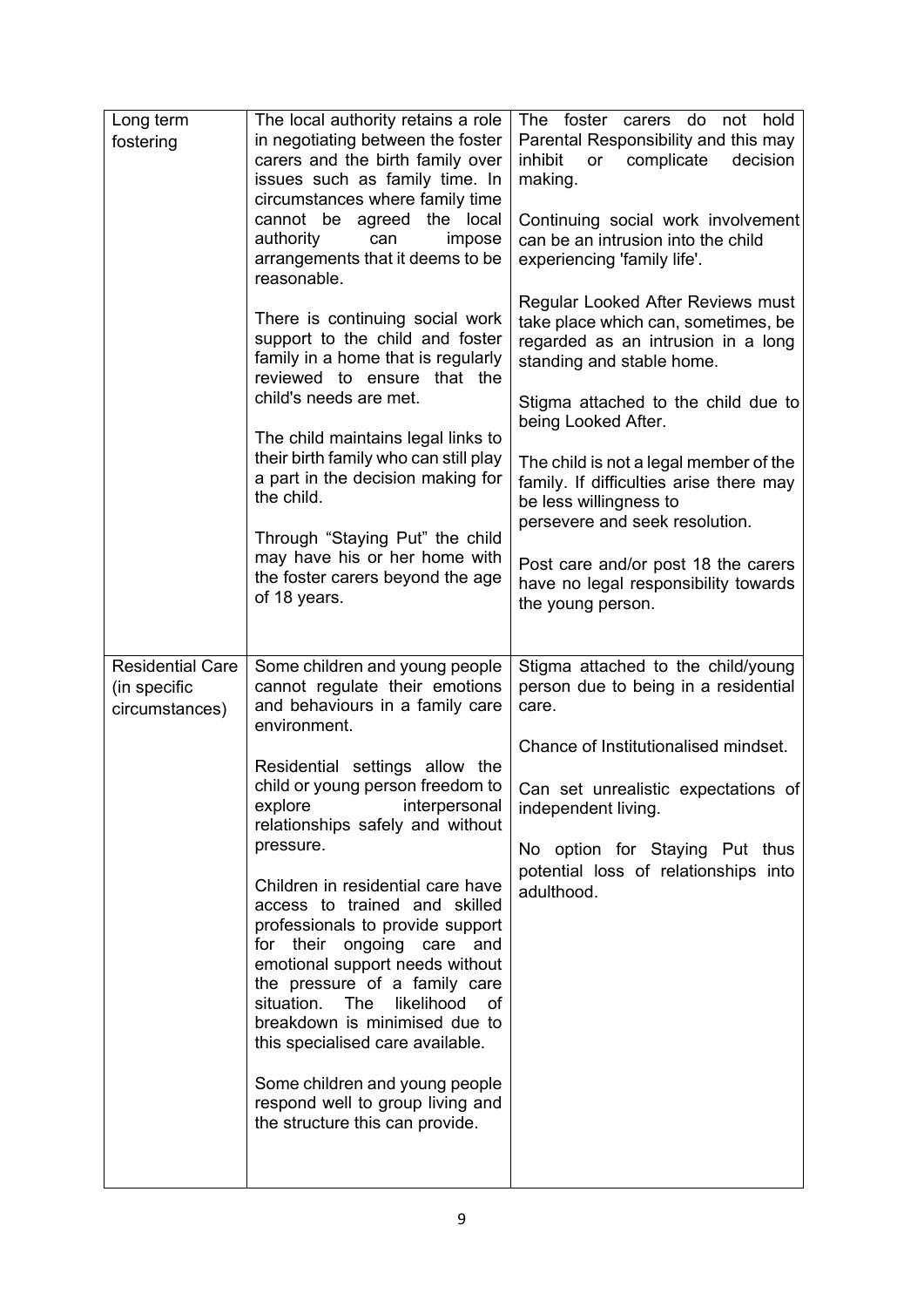| Private Fostering | Positive short-term options in<br>family crisis situations or<br>education opportunities<br>for<br>children from other Countries. | Not a good long term permanent<br>option. Parents can terminate the<br>arrangement at any time.  |
|-------------------|-----------------------------------------------------------------------------------------------------------------------------------|--------------------------------------------------------------------------------------------------|
|                   | Less intrusive state intervention<br>and respect for private and family<br>life.                                                  | Lack of options for the Private Foster<br>carer to make decisions regarding<br>the child's life. |
|                   | Familiar<br>people<br>and<br>surroundings thus less emotional<br>impact of separation<br>from<br>parents.                         |                                                                                                  |
|                   | More likely to be a stable<br>parental<br>arrangement<br>as<br>agreement is needed.                                               |                                                                                                  |

### **Permanence Procedures and Practice**

#### **4.0 Permanence planning – key stages**

#### 4.1 Becoming Looked After

- 4.1.1 If is it assessed that a child/young person is unable to remain in the care of their parents, the social worker requests a Case Management Discussion with their line manager and provides an updated case summary.
- 4.1.2 The manager records the details of the Case Management Discussion on the child's file and ensures all preventative services have been considered prior to approving the matter to be presented to either Legal Planning Panel and/or Senior Manager Panel
- 4.1.3 Where a child is deemed to be at risk of immediate significant harm, urgent discussions should take place outside of established panel arrangements and retrospectively presented to the appropriate panel.

#### 4.2 Senior Manager Panels

- 4.2.1 Senior Manager Panel will be held on Function basis, and can be held the same day as Lasting Home Panel or Legal Planning Panel
- 4.2.2 Reasons for presenting children to Senior Manager Panel include: financial decisions, section 20 accommodation, any other matters in line with the scheme of delegation, track and monitor plans of and plans for permanence to ensure no drift or delay, ensure the permanence tracker is up to date and relevant, identify any other factors for thematic selection or to be considered at PACT (performance, audit, challenge, and track) meetings.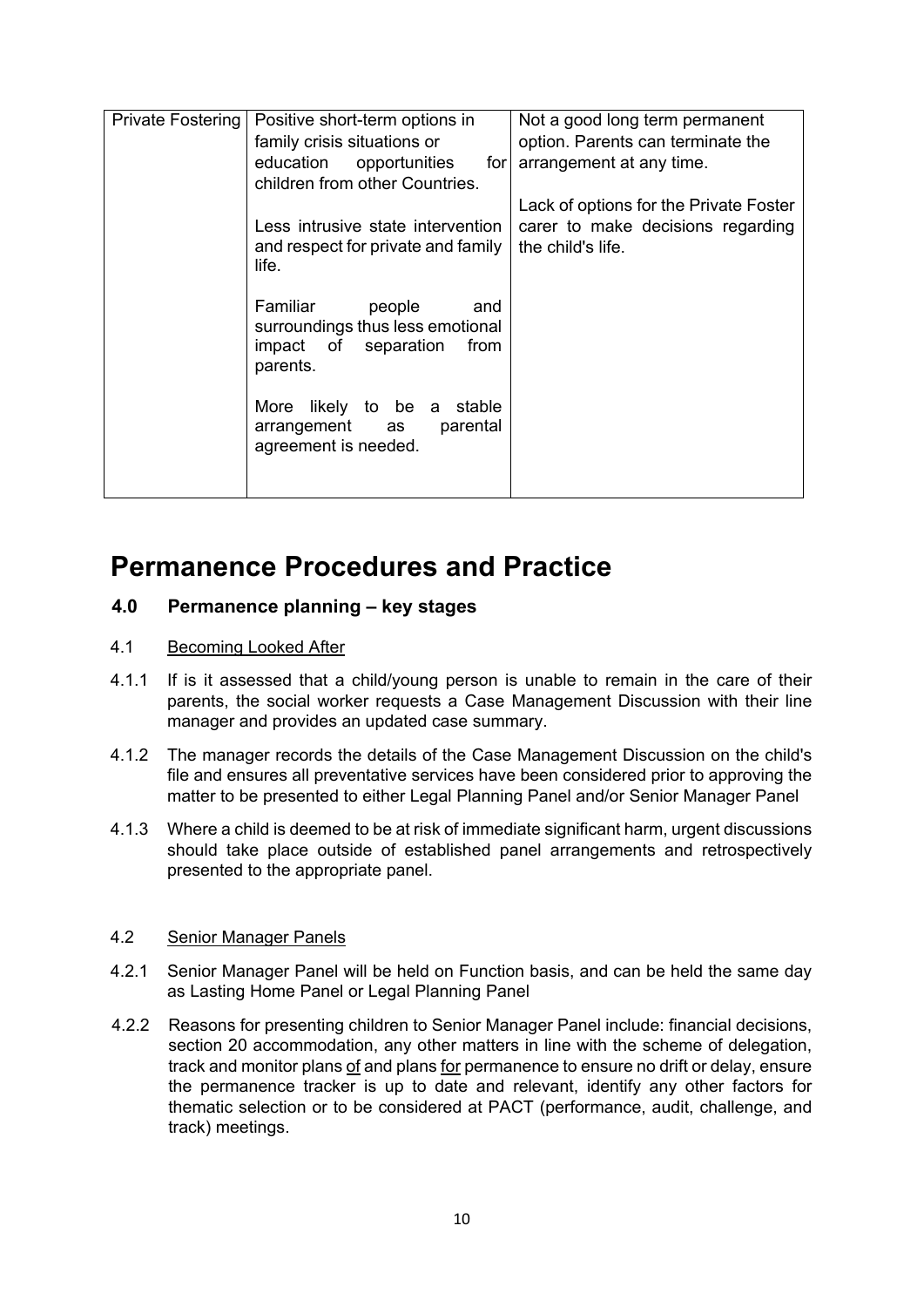- 4.2.3 The "booking system" for Senior Manager Panel will be managed by the team coordinator, and the paperwork required is an up-to-date case summary and record of the Case Management Meeting which agreed for the child/ren to be presented at Senior Manager Panel.
- 4.2.4 The responsible Senior Manager will record the discussion and decisions agreed from Panel on the child's file (or may instruct the Team Coordinator to do so.

#### 4.3 Legal Planning Panel

- 4.3.1 Following manager agreement (via Senior Manager Panel) to seek legal advice, the social worker completes the Request for Legal Planning Meeting. A copy of the Senior Manager Panel and the Request for Legal Planning Meeting is sent to Legal Services, along with any other relevant documents from the child's file
- 4.3.2 The Legal Planning meeting is chaired by a Senior Manager or Head of Service
- 4.3.3 Legal Planning Panels ordinarily take place on planned days and are usually held 'virtually', however there may be a need to seek an exceptional panel via teleconference due to presenting urgent concerns/risks. In these circumstances, the same process of a Senior Manager/Head of Service chairing and recording the outcome should still take place
- 4.3.4 Decisions available from Legal Planning Panels are:
	- Commence Pre Proceedings The Legal Planning Panel should consider an outline Pre Proceedings plan and arrange the date for Initial Pre proceedings meeting by contacting Legal Services via telephone during the Panel
	- Commence Care Proceedings The Legal Planning Panel should ensure interim safety plans are in place whilst the matter is prepared for Court, and clear timescales for actions should be set and recorded
	- Request further information The Legal Planning Panel may require further information to decide. In this instance, the child/ren should be presented back to the next available panel (or exceptional panel/meeting if agreed)
	- Continue with Child Protection Plan/Child in Need Plan The Legal Planning Panel will record the rationale and decision making, and set any appropriate actions, recording these on the child's file.

#### 4.4 **Pre-Proceedings meetings**

- 4.4.1 Prior to the pre proceedings meeting, the social worker completes part one of the pre proceedings plan and sends this to Legal Services
- 4.4.2 The pre proceedings meeting is chaired by a manager and attended by the social worker, parents and legal representatives. At the pre proceedings meeting, the pre proceedings plan is finalised and signed by all. A copy should be provided to parents.
- 4.4.3 It is important to be clear on roles and expectations at the initial Pre Proceedings meeting, for progressing the pre proceedings plan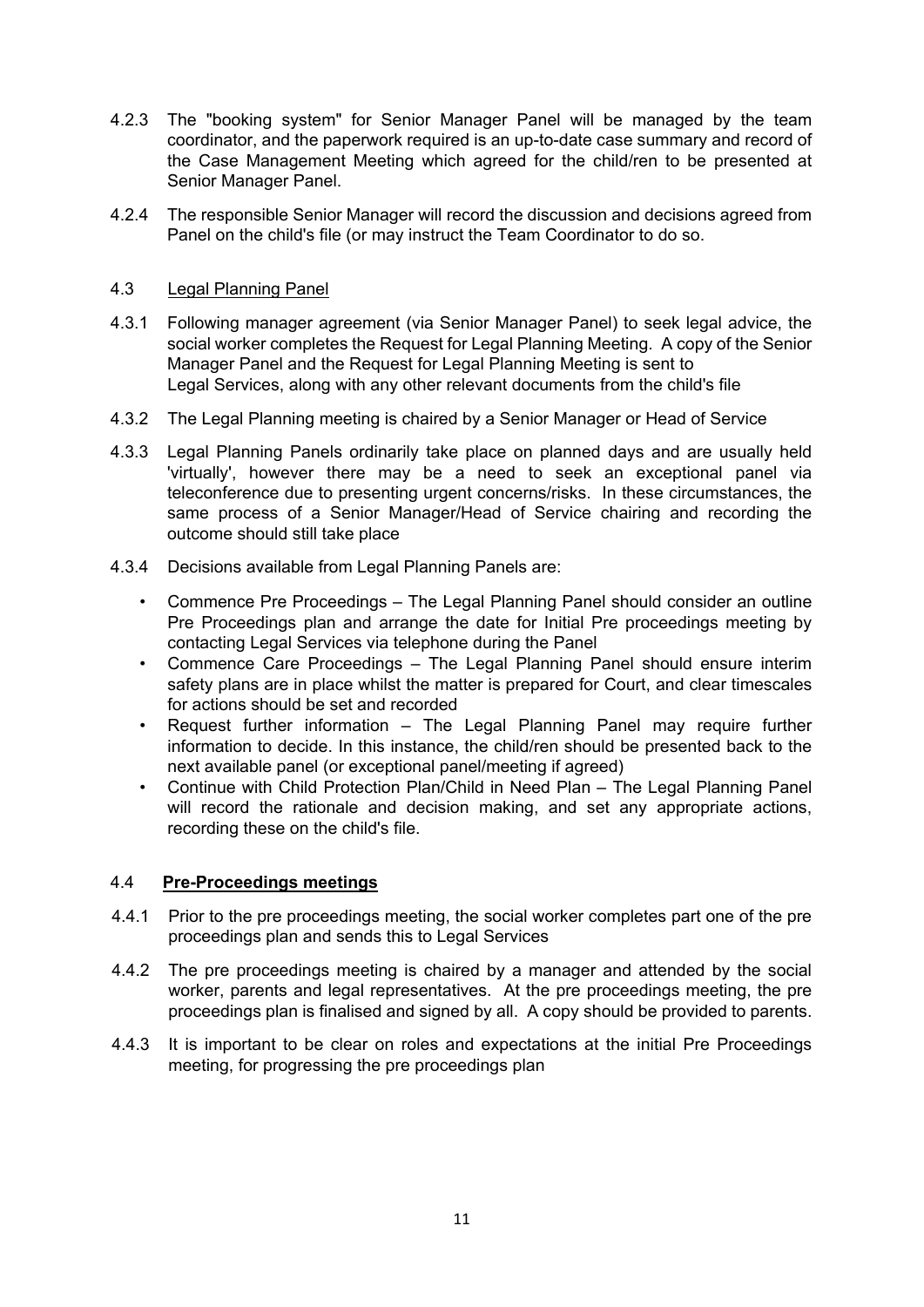| <b>Assessment required</b>                    | <b>Responsibility</b>                                                                         |  |
|-----------------------------------------------|-----------------------------------------------------------------------------------------------|--|
| DNA testing                                   | <b>Legal Services</b>                                                                         |  |
| Cognitive assessment                          | Children's Social Care to provide information to Legal<br>Services. Legal Services to request |  |
| <b>PAMS</b> assessment                        | <b>Children's Social Care</b>                                                                 |  |
| <b>ISW</b> assessment                         | <b>Children's Social Care</b>                                                                 |  |
| Psychological assessment                      | Children's Social Care to provide information to Legal<br>Services. Legal Services to request |  |
| Psychiatric assessment                        | Children's Social Care to provide information to Legal<br>Services. Legal Services to request |  |
| Social work assessment                        | Children's Social Care                                                                        |  |
| Assessment of alternative<br>carers           | <b>Children's Social Care</b>                                                                 |  |
| Drug and/or alcohol testing                   | <b>Children's Social Care</b>                                                                 |  |
| medical<br><b>Disclosure</b><br>of<br>records | <b>Legal Services</b>                                                                         |  |
| <b>Disclosure</b><br>of<br>police             | <b>Legal Services</b>                                                                         |  |
| information                                   |                                                                                               |  |
| Reports<br>from<br>partner                    | Children's Social Care to provide information to Legal<br>Services. Legal Services to request |  |
| agencies                                      |                                                                                               |  |

- 4.4.4 A record of the meeting should be captured on the child's file. The initial Pre Proceedings meeting commences the twelve week Pre Proceedings process.
- 4.4.5 At week 6 of the Pre Proceedings process, a legal consultation is held between the social worker, manager and allocated solicitor/legal adviser. This is arranged by the allocated solicitor/legal adviser. The focus of the consultation should be to consider the progress of the pre proceedings plan. This consultation should be recorded on the child's file by the manager.
- 4.4.6 If escalation to care proceedings is considered appropriate at this time, senior management agreement must be obtained.
- 4.4.7 At week 10 of the Pre Proceedings process, the review pre proceedings meeting should be held and chaired by a manager. If continued pre proceedings or escalation to care proceedings is being considered, the case should be presented at the next available Senior Manager Panel to seek further guidance and authorisation.
- 4.4.8 The pre proceedings flowchart CSC and legal provides a visual step by step guide to follow for all children subject to pre proceedings.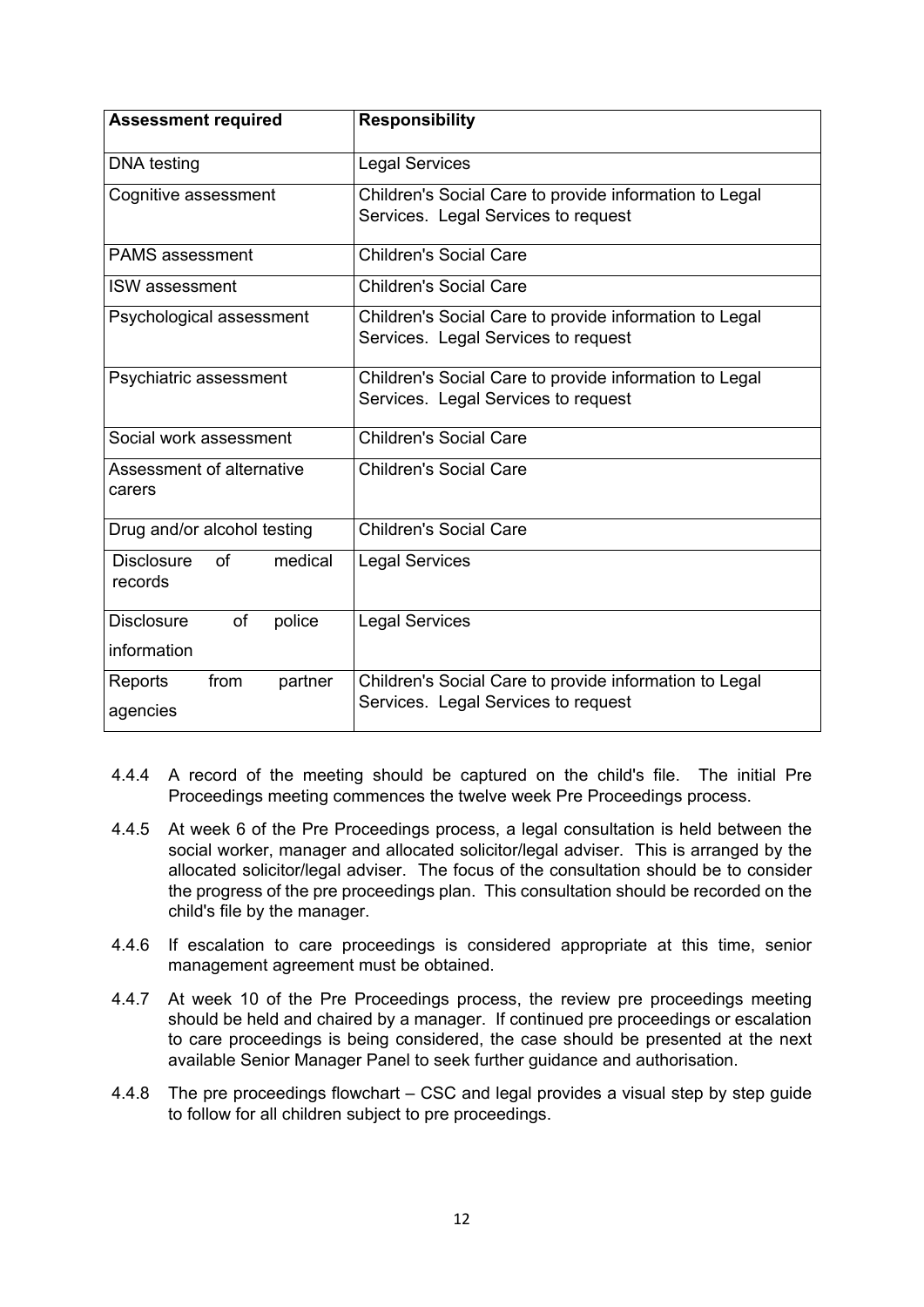4.4.9 If a child is deemed to be at imminent risk at any stage throughout the Pre Proceedings process, urgent legal advice must be sought and consideration given to putting the matter before the Court.

#### 4.5 Placement Planning meeting

- 4.5.1 The placement planning meeting should take place prior to any child moving to a new home; however, this is not always possible in an emergency. At the very latest, the placement planning meeting should be convened by the social worker within seven days of the move.
- 4.5.2 The child, carers, parents (where appropriate), health, education (if appropriate), supervising social worker or residential worker, and any other professional involved in supporting the child should attend.
- 4.5.3 The Placement Plan should be completed from this meeting by the allocated social worker. If the child has moved in an emergency with only basic information contained in the Placement Plan, the Placement Planning Meeting is the opportunity to update this and ensure full information is included.

#### 4.6 Children Looked After Review

- 4.6.1 The Children Looked After Review is the child's meeting and is chaired by an Independent Reviewing Officer (see IRO handbook). https://www.proceduresonline.com/lancashirecsc/p\_app\_role\_iro.html
- 4.6.2 The child must be consulted and encouraged and supported to participate with their review process age appropriately.
- 4.6.3 The child's placement plan and Care Plan must be available for the first Children Looked After Review.
- 4.6.4 At the second Children Looked After Review the care plan should clearly consider the plan for permanence to allow the Independent Reviewing Officer to ratify the child's care plan.
- 4.6.5 Where a child has been living in a long-term foster home for over one year which has been ratified as permanent via Lasting Home Panel, a decision can be made to reduce the frequency of reviews and visits. This decision must be led by the child's wishes and feelings, supported via multi-agency care planning, and supported by the team manager, prior to confirming agreement via the Children Looked After Review process. [https://www.proceduresonline.com/lancashirecsc/p\\_look\\_aft\\_rev.html](https://www.proceduresonline.com/lancashirecsc/p_look_aft_rev.html)

#### 4.7 Multi Agency Care Planning Meetings (Children Looked After - CLA)

4.7.1 Multi agency Care Planning Meeting (Children Looked After – CLA) should be held at a frequency of at least every 6 weeks. The only exception to this, is when the home has been ratified as a permanent lasting home and there is an approved management position, agreed via the CLA review process, that frequency can be reduced. The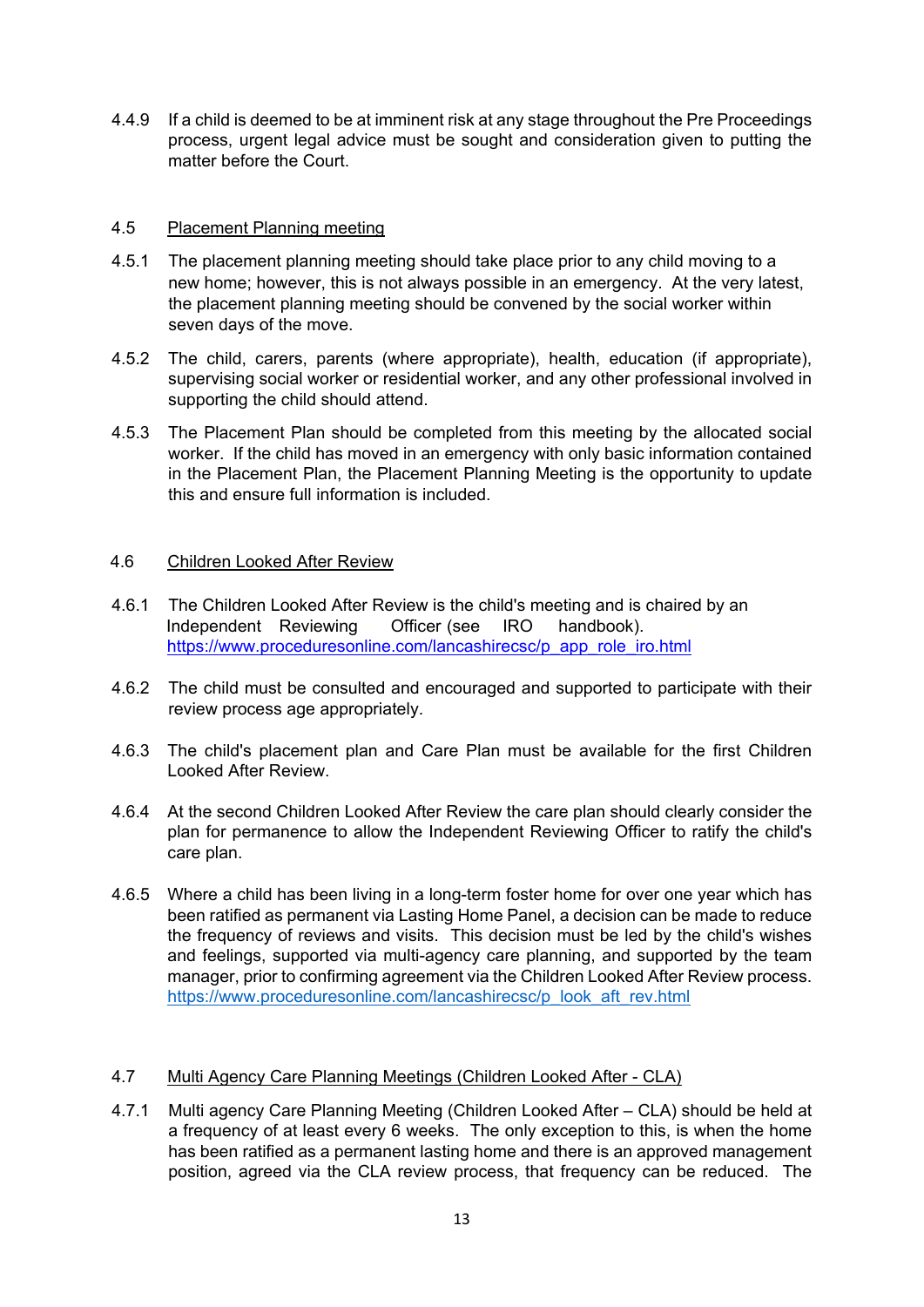meeting should include, as a minimum, the child/young person (unless they choose not to attend), parents (if appropriate), social worker, personal advisor (if applicable) carers, health, education (if applicable), and any services/professionals (as appropriate) working with the child and contributing to their care/permanence plan.

- 4.7.2 Each multi agency Care Planning Meeting (Children Looked After CLA) should consider, as a minimum:
	- The assessment of the child's current needs, and whether this requires updating
	- Child's lived experience, voice, and views of care/permanence plan
	- Identity and Life Story work
	- Permanence options
	- Progress of the care/permanence plan
	- The child's education and health needs
	- Family time arrangements
- 4.7.3 The meeting should be chaired and recorded by the social worker and a copy of the meeting record provided to the child, parents (if appropriate), and professionals.
- 4.8 Final Evidence Case Management Meeting
- 4.8.1 A Final Evidence Case Management Meeting should take place in all cases where a child is subject to Care Proceedings and reaching Final Hearing
- 4.8.2 This meeting should be chaired by a manager and include the social worker, Independent Reviewing Officer, and any other relevant professionals, including legal advice available by telephone (or attendance) if required. The meeting will be minuted and recorded by the Team Coordinator.
- 4.8.3 The Final Evidence Case Management Meeting will agree the final care plan for the child. A copy of the record of the meeting should be sent to the Senior Manager for oversight.

#### 4.9 Lasting Home Panel

4.9.1 The purpose of Lasting Home panel is to ratify children's long- term homes as permanent lasting homes.

- 4.9.2 The lasting home panel process is administrated and managed by Business Support.
- 4.9.3 For all children selected to be presented to lasting home and for those which social workers wish to present, the following paperwork/information must be provided to Case Support: Name of child or young person and service user number; Matching Meeting minutes (approved and finalised); List of invitees with contact details; Details of whether the child or young person is attending and any special requirements to facilitate this; Details of whether the child or young person will attend virtually or in person; Any other relevant information.
- 4.9.4 A record of panel discussions and any decision/actions agreed will be clearly recorded on the child's file by Business Support, as directed by the senior manager.
- 4.8.5 Lasting [Home Panel Procedure](https://www.proceduresonline.com/lancashirecsc/local_resources.html#lac)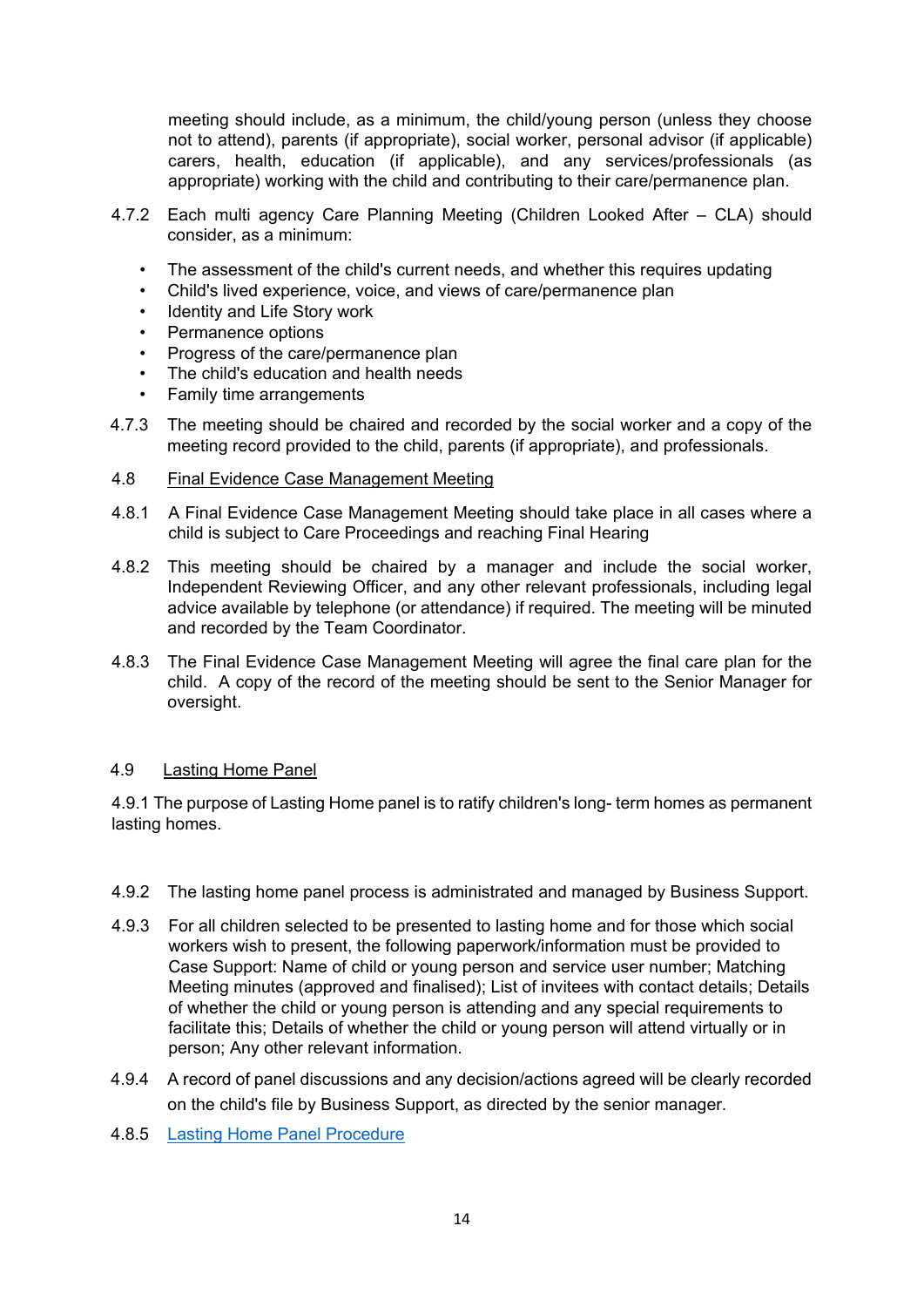#### **5.0 Promoting Permanence and Placement stability**

#### 5.1 Stability and disruption meetings

- 5.1.1 Where any home is at risk, a stability meeting must be convened at the earliest opportunity to prevent a breakdown.
- 5.1.2 This is chaired by a manager and should include, the carer/residential staff, child (if appropriate), Independent Reviewing Officer, supervising social worker, health, education, and any services/professionals working with the child.
- 5.1.3 The stability meeting should develop a plan to support the home unless it is determined that it has irretrievably broken down.
- 5.1.4 Stability meetings adopt a proactive approach to prevent breakdown. Disruption meetings are responsive and are held following a breakdown. One purpose of disruption meetings is to consider learning that can be applied to future planning. It is also important to collect information about any providers that can be shared with the Access to Resources team to improve the quality of homes available for our children. Disruption meeting minutes are collated and reviewed quarterly, an analysis and recommendations are provided by the Practice Development Manager (PDM) and the Performance Development and Research Officer (PDRO) for PACT meetings, to support ongoing learning and development.

#### 5.2 Staying Put

- 5.2.1 Remaining with foster carers after the age of eighteen should be considered for all our children living in a foster care home, and preliminary discussions about this option should be held with the foster carers before ratifying a foster care home as permanent, regardless of the age of the child. Staying Put arrangements ensure that young people can remain with their former foster carers until they are prepared for adulthood, can experience a transition akin to their peers, avoid social exclusion and be more likely to avert a subsequent housing and tenancy breakdown
- 5.2.2 The Staying Put Policy found at chapter 6.8.2 <https://www.proceduresonline.com/lancashirecsc/contents.html> sets out detailed information on Staying Put arrangements, including the criteria, financial considerations and impact on transferring the foster placement to a staying put arrangement.
- 5.2.3 An initial viability meeting should be held around the young person's  $16<sup>th</sup>$  birthday, and the first Children Looked After review following the young person's 16<sup>th</sup> birthday should consider whether a Staying Put arrangement should be an option.
- 5.2.4 The young person's pathway plan should set out all the practical arrangements regarding the young person remaining as a young adult in the Staying Put arrangement.
- 5.2.5 From the age of eighteen, young people are no longer legally 'in care' or Looked After and therefore fostering arrangements and legislation relating to children placed with foster carers no longer applies. The leaving care statutory framework applies instead.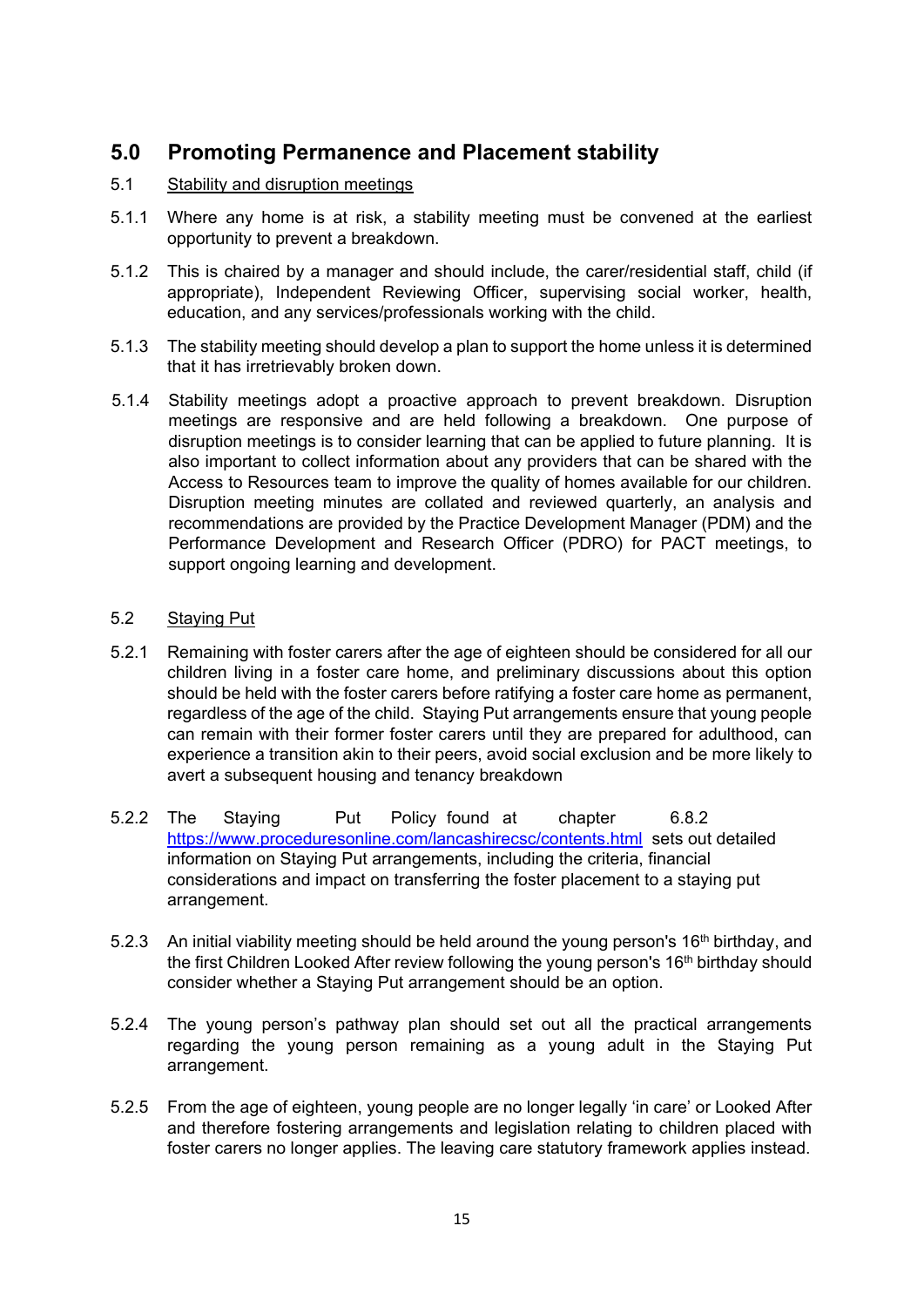#### 5.3 Life Story work

- 5.3.1 Life story work is an important way of helping a child to integrate their past into the present, to help them to move into the future. Children who are Looked After or Care Experienced, or who have been adopted may have little understanding of why they do not live with their birth parents. Some children have limited memories of their early childhood and events that took place in their early lives. Life Story Work is essential to help children in care begin to understand and accept their personal history, and it supports stability, identity and psychological permanence for children and young people.
- 5.3.2 [Life Story Work Policy and Procedure](https://www.proceduresonline.com/lancashirecsc/local_resources.html#lac)

#### 5.4 Family time

- 5.4.1 The Local Authority has a duty to promote children in care spending time with their parents and families under Schedule 2 Children Act 1989, unless to do so, is not practicable or it is not in line with the child's best interests.
- 5.4.2 It is essential that all arrangements for children to spend time with their parents and/or family are dynamic and flexible in response to changing plans for a child's future.
- 5.4.3 Planning meetings and review meetings are the vehicle to ensure that appropriate plans are in place for children to enjoy safe family time, and that these are kept under regular review.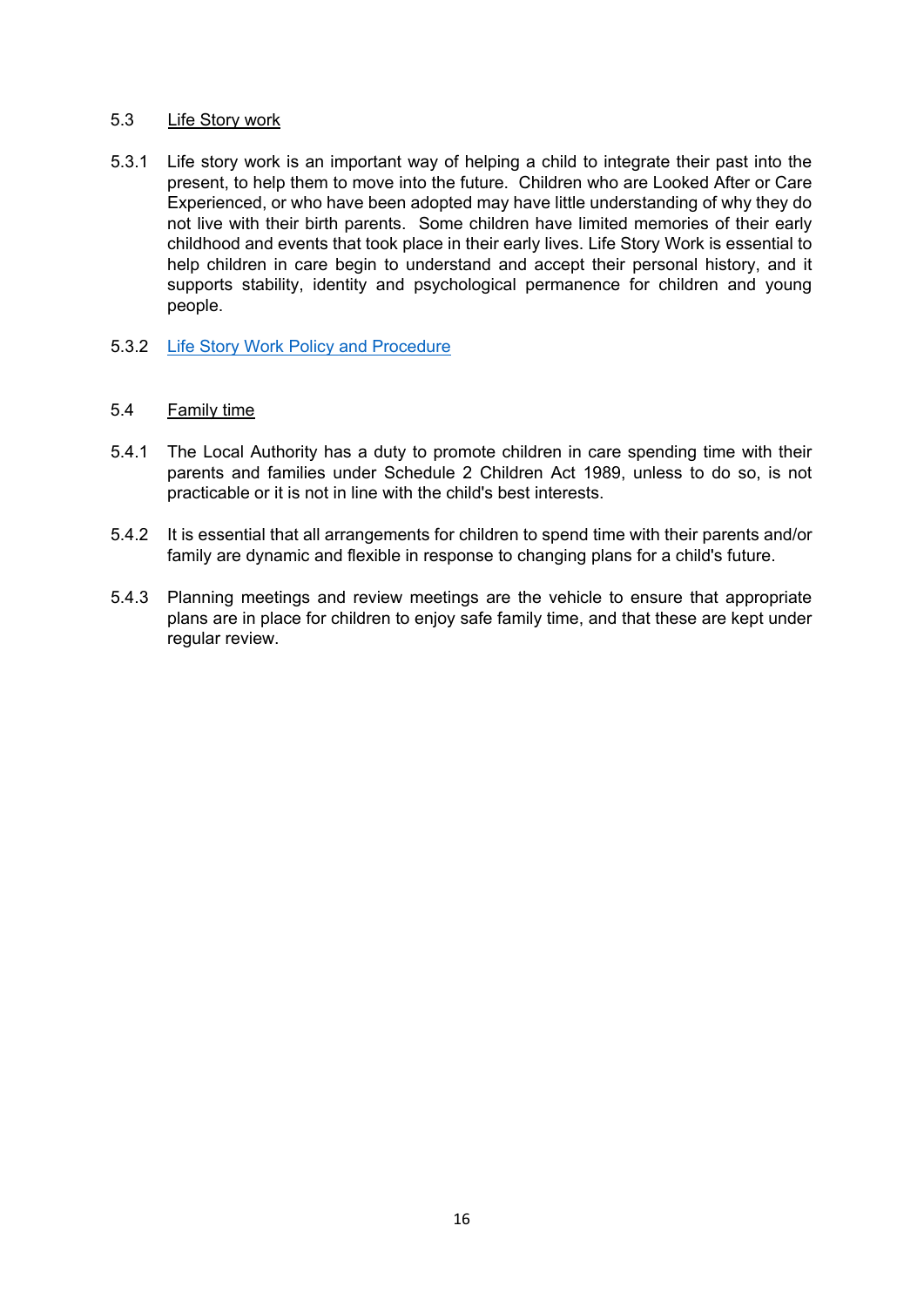#### **6.0 Permanence practice tools and resources**

- 6.1 Whilst there will be local variations that are appropriately applied to meet the demographics and needs of areas within Lancashire, it is important that key decisionmaking points within a child's journey to permanence are consistently applied.
- 6.2 To support this, a suite of key templates and documents have been devised and agreed to be used consistently across county. This streamlined suite of templates replaces several pre-existing templates.

#### **FORMS AND TEMPLATES**

All forms, templates and attachments can be found on the Children's Services Online Procedures Manual, in the Local Resources Section.

https://www.proceduresonline.com/lancashirecsc/local\_resources.html

#### 1. Flowchart to support Permanence Process-

#### **Senior Management Panel**

Case summary template Case Management Meeting (this can be either a case note or generic meeting form on LCS)

#### **Legal Planning Panel**

2. Request for Legal Planning Meeting Case Management Meeting (this can be either a case note or generic meeting form on LCS)

#### **Pre Proceedings meetings**

- 3. Letter Before Proceedings
- 4. Schedule of Expectations/Pre Proceedings plan
- 5. Letter to De-escalate from Pre Proceedings

#### **Multi agency CLA Care Planning Meetings**

Generic meeting form on LCS

#### **Final Evidence Case Management Meetings**

Case note or generic meeting form on LCS

#### **Lasting Home Panel**

6. Lasting Home Policy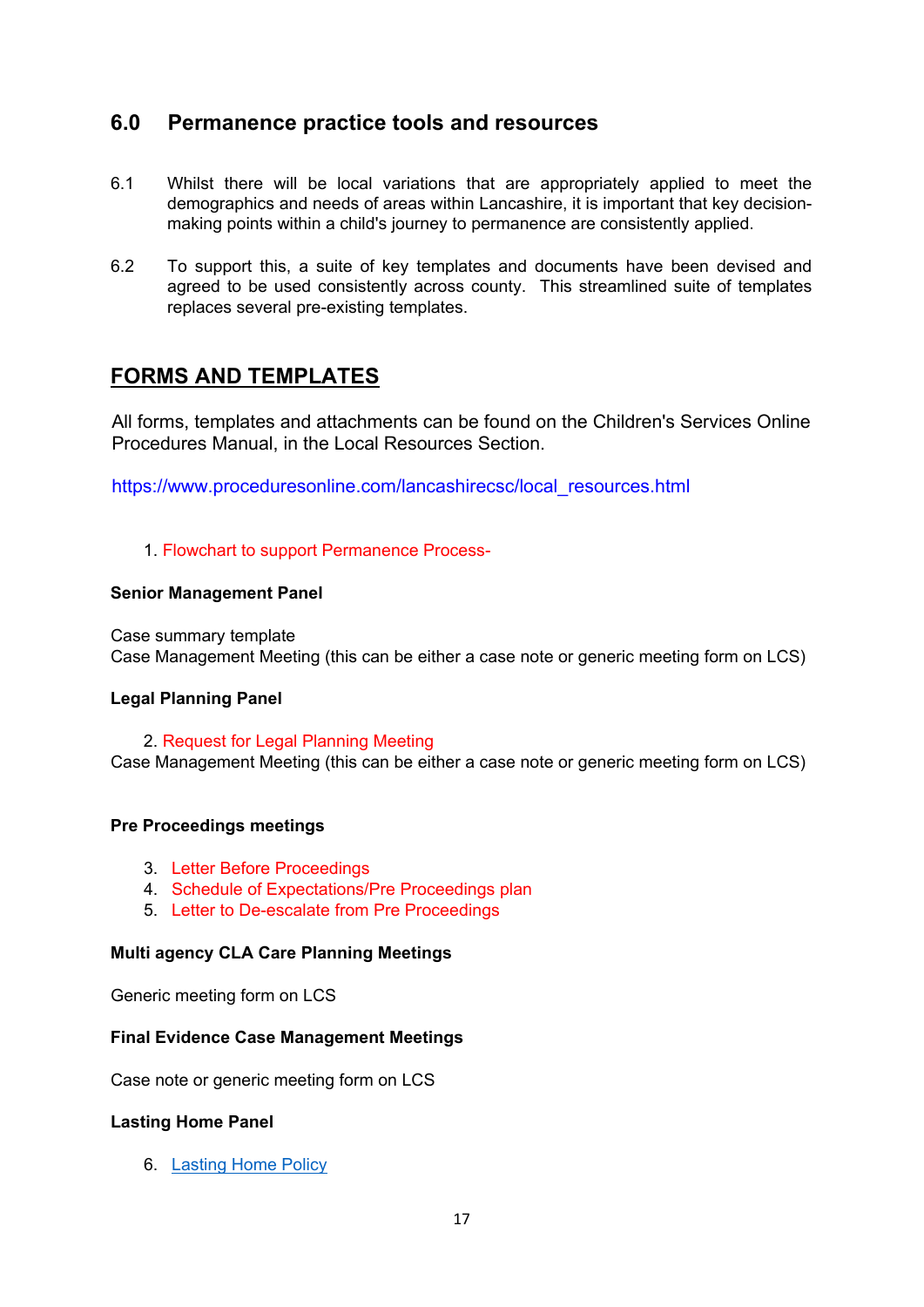#### **Stability and Disruption Meetings**

Disruption Meetings Form on LCS

#### **Special Guardianship Orders**

- 7. SGO assessment template- TBC
- 8. SGO support plan template- TBC

Several key resources tools and guidance have been developed to assist practitioners and managers throughout the child's permanence process. This resource section will be regularly updated

#### **RESOURCES**

#### **Senior Management Panel**

9. Lancashire County Council – Section 20 Agreement for Parents

#### **Legal Planning Panel**

No current resources currently

#### **Pre Proceedings Meetings**

10. Pre proceedings flowchart – CSC and legal

#### **Multi agency Care Planning Meetings (Children Looked After – CLA)**

No current resources.

#### **Final Evidence Case Management meetings**

- 11. Comparison of legal outcomes and family placement type
- 12. Advantages and disadvantages of different legal outcomes
- 13. Balanced Sheet Guidance

#### **Stability and Disruption meetings**

No current resources.

#### **Special Guardianship Orders**

- 15. The Difference between a Connected Foster Carer and Special Guardian
- 16. Research in Practice Assessing Friends and Family Practical Guide
- 17. Special Guardianship Orders Financial Flowchart
- 18. Special Guardianship Orders a Guide to Good Practice (PowerPoint)

#### **Placement with Friends and Family**